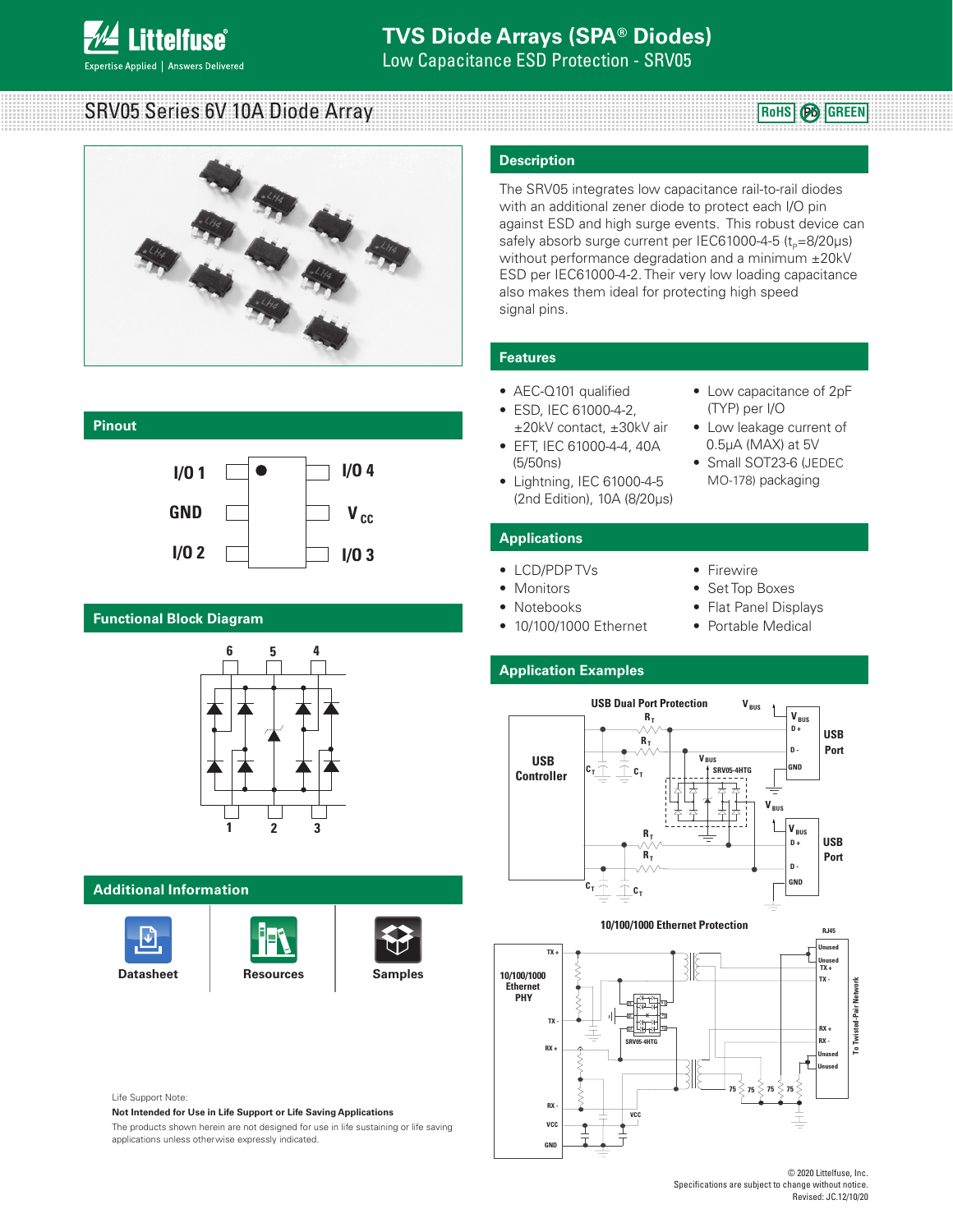Low Capacitance ESD Protection - SRV05

#### **Absolute Maximum Ratings**

| <b>Symbol</b>              | Parameter                                 | <b>Value</b> | <b>Units</b> |
|----------------------------|-------------------------------------------|--------------|--------------|
| P <sub>P</sub>             | Peak Current $(t0=8/20\mu s)^1$           | 10           |              |
| $P_{\rho_K}$               | Peak Pulse Power (t <sub>r</sub> =8/20µs) | 150          | W            |
| $\mathsf{I}_{\mathsf{OP}}$ | Operating Temperature                     | $-40$ to 125 | $^{\circ}$ C |
| STOR                       | Storage Temperature                       | $-55$ to 150 | $\circ$ C    |

**CAUTION:** Stresses above those listed in "Absolute Maximum Ratings" may cause permanent damage to the device. This is a stress only rating and operation of the device at these or any other conditions above those indicated in the operational sections of this specification is not implied.

**1.** Non-repetitive pulse per waveform on page 3

#### **Thermal Information**

| <b>Parameter</b>                               | <b>Rating</b> | <b>Units</b> |
|------------------------------------------------|---------------|--------------|
| Storage Temperature Range                      | $-55$ to 150  | $^{\circ}C$  |
| Maximum Junction Temperature                   | 150           | $\circ$      |
| Maximum Lead Temperature<br>(Soldering 20-40s) | 260           | $\circ$      |
|                                                |               |              |

| Electrical Characteristics ( $T_{\text{cos}}$ =25°C) |                        |                                                                        |            |            |            |              |
|------------------------------------------------------|------------------------|------------------------------------------------------------------------|------------|------------|------------|--------------|
| <b>Parameter</b>                                     | <b>Symbol</b>          | <b>Test Conditions</b>                                                 | <b>Min</b> | <b>Typ</b> | <b>Max</b> | <b>Units</b> |
| Reverse Standoff Voltage                             | $V_{\text{RWM}}$       | $I_{\rm B} \leq 1 \mu A$                                               |            |            | 6.0        | $\vee$       |
| Reverse Voltage Drop                                 | $V_R$                  | $I_{\rm B} = 1 \text{mA}$                                              |            | 8.0        |            | $\vee$       |
| Reverse Leakage Current                              | I<br>LEAK              | $V_e = 5V$                                                             |            | 0.1        | 0.5        | μA           |
|                                                      | $V_c$                  | $I_{pp}$ =1A, t <sub>o</sub> =8/20µs, I/O to GND <sup>2</sup>          |            | 8.8        | 10.0       | $\vee$       |
| Clamp Voltage <sup>1</sup>                           |                        | $I_{\text{pp}} = 5A$ , t <sub>o</sub> =8/20µs, I/O to GND <sup>2</sup> |            | 11.5       | 13.0       | $\vee$       |
|                                                      |                        | $I_{\text{pp}} = 8A$ , t <sub>o</sub> =8/20µs, I/O to GND <sup>2</sup> |            | 13.2       | 15.0       | $\vee$       |
| Dynamic Resistance                                   | $R_{DYN}$              | $(V_{c2} - V_{c1}) / (I_{pp2} - I_{pp1})$                              |            | 0.7        |            | $\Omega$     |
| <b>ESD Withstand Voltage<sup>1</sup></b>             | $V_{ESD}$              | IEC61000-4-2 (Contact)                                                 | ±20        |            |            | kV           |
|                                                      |                        | IEC61000-4-2 (Air)                                                     | ±30        |            |            | kV           |
| Diode Capacitance <sup>1</sup>                       | $U_{V^{\text{O-GND}}}$ | Reverse Bias=0V                                                        |            | 2.4        | 3.0        | pF           |
|                                                      |                        | Reverse Bias=1.65V                                                     |            | 2.0        |            | pF           |
| Diode Capacitance <sup>1</sup>                       | $C_{VO-VO}$            | Reverse Bias=0V                                                        |            | 1.2        |            | pF           |

**Notes: 1.** Parameter is guaranteed by design and/or device characterization.

**2.** Repetitive pulse per waveform on page 3.

## **Clamping Voltage vs. Ipp**



## **Product Characteristics**

| <b>Lead Plating</b>        | Matte Tin               |  |  |
|----------------------------|-------------------------|--|--|
| <b>Lead Material</b>       | Copper Alloy            |  |  |
| <b>Lead Coplanarity</b>    | 0.0004 inches (0.102mm) |  |  |
| <b>Substitute Material</b> | Silicon                 |  |  |
| <b>Body Material</b>       | Molded Epoxy            |  |  |
| Flammability               | $11.94$ V-0             |  |  |

**Notes :** 

**1.** All dimensions are in millimeters

**2.** Dimensions include solder plating.

**3.** Dimensions are exclusive of mold flash & metal burr. **4.** Blo is facing up for mold and facing down for trim/form, i.e. reverse trim/form.

**5.** Package surface matte finish VDI 11-13.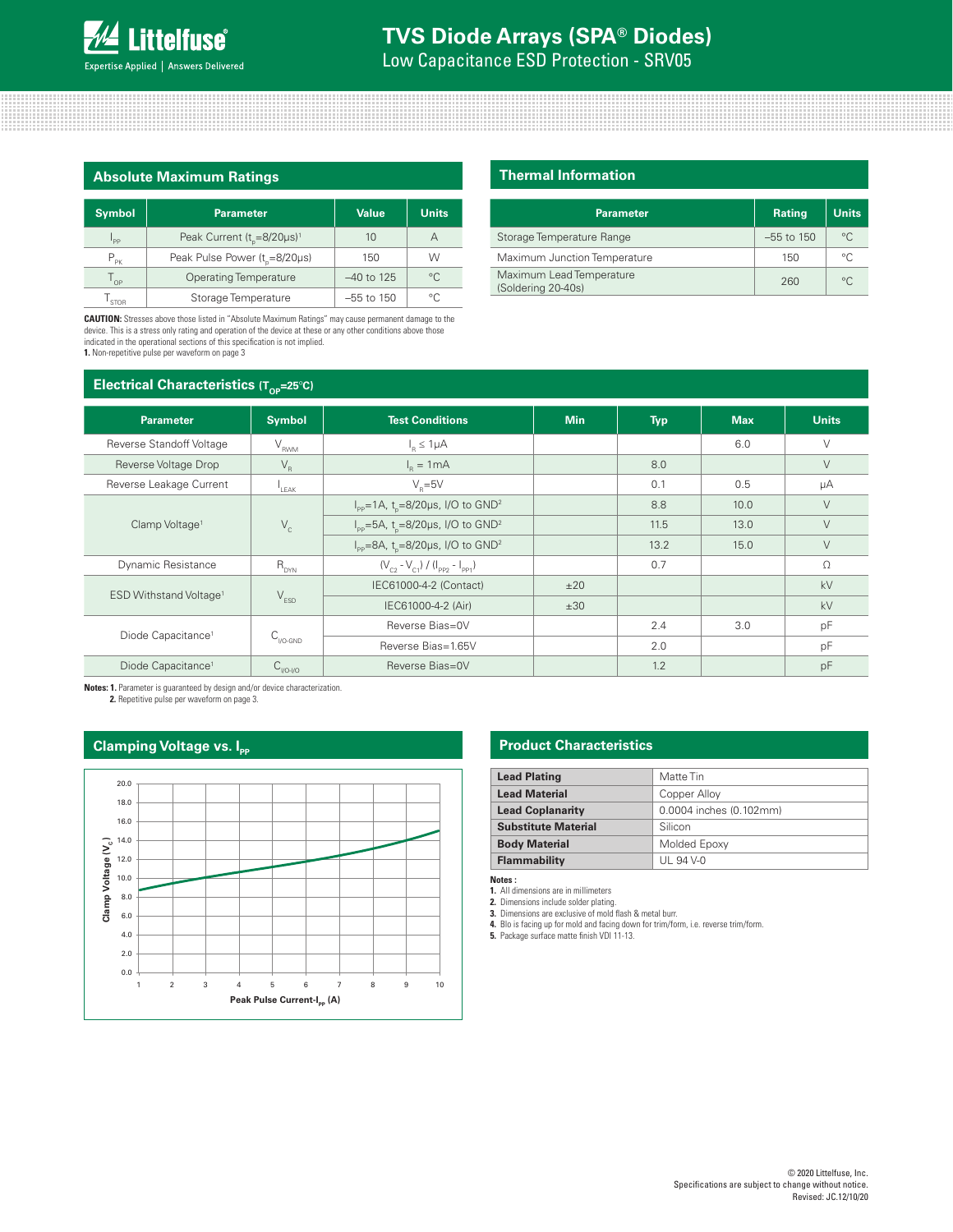

# **TVS Diode Arrays (SPA® Diodes)**

Low Capacitance ESD Protection - SRV05

100% 110%

# **Capacitance vs. Reverse Bias Pulse Waveform Pulse Waveform**



### **Soldering Parameters**

| <b>Reflow Condition</b>                                        | Pb - Free assembly                         |                    |  |
|----------------------------------------------------------------|--------------------------------------------|--------------------|--|
| <b>Pre Heat</b>                                                | - Temperature Min $(T_{s(min)})$           | $150^{\circ}$ C    |  |
|                                                                | - Temperature Max $(T_{\text{sum}})$       | $200^{\circ}$ C    |  |
|                                                                | -Time (min to max) $(t_*)$                 | $60 - 180$ secs    |  |
| Average ramp up rate (Liquidus) Temp (T <sub>1</sub> ) to peak | 3°C/second max                             |                    |  |
| $T_{S(max)}$ to $T_{L}$ - Ramp-up Rate                         |                                            | 3°C/second max     |  |
| <b>Reflow</b>                                                  | - Temperature (T <sub>L</sub> ) (Liquidus) | $217^{\circ}$ C    |  |
|                                                                | - Temperature (t,)                         | $60 - 150$ seconds |  |
| Peak Temperature (T <sub>a</sub> )                             |                                            | $260+0/5$ °C       |  |
| Time within 5°C of actual peak Temperature (t <sub>p</sub> )   |                                            | $20 - 40$ seconds  |  |
| <b>Ramp-down Rate</b>                                          |                                            | 6°C/second max     |  |
| Time 25°C to peak Temperature (T <sub>a</sub> )                |                                            | 8 minutes Max.     |  |
| Do not exceed                                                  |                                            | $260^{\circ}$ C    |  |

#### $\star$  **t**<sub>P</sub>  $\leftarrow$  $T_P$ Temperature -**Critical Zone TL to TP Ramp-up Temperature T**L **t**L  $\mathbf{T}_{S(max)}$ **Ramp-dow Ramp-do n Preheat T**S(min)  $\mathbf{t}_\texttt{S}$ **25 time to peak temperature Time**

## **Part Numbering System Part Marking System SRV05 4 H T G – Series Number of Channels Package H:** SOT23-6 **T=** Tape & Reel **G=** Green

| L*4                         |         | $*4$<br><b>Number of Channels</b><br><b>Product Series</b><br>$L =$ SRV05<br><b>Assembly Site</b><br>(Varies) |                 |  |  |
|-----------------------------|---------|---------------------------------------------------------------------------------------------------------------|-----------------|--|--|
| <b>Ordering Information</b> |         |                                                                                                               |                 |  |  |
| <b>Part Number</b>          | Package | <b>Marking</b>                                                                                                | Min. Order Qty. |  |  |
| SRV05-4HTG                  | SOT23-6 | $. *4$                                                                                                        | 3000            |  |  |